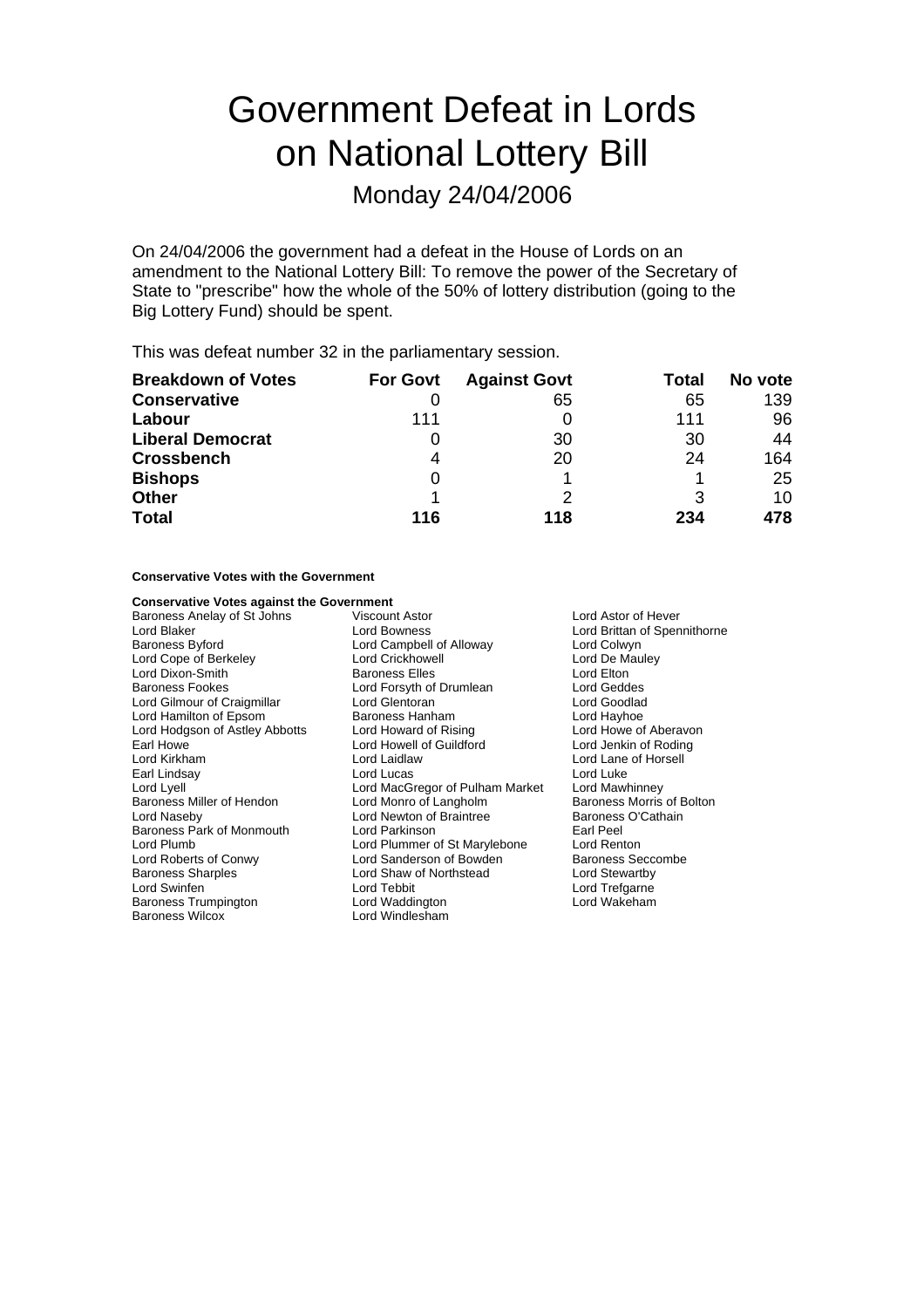#### **Labour Votes with the Government**

Lord Brookman **Lord Campbell-Savours**<br>
Lord Carter **Campbell**<br>
Lord Christopher Lord Clarke of Hampstead Lord Clinton-Davis Lord Filkin Lord Foulkes of Cumnock Lord Fyfe of Fairfield Lord Harrison **Lord Hart of Chilton** Lord Jordan **Lord King of West Bromwich**<br>
Lord Lipsey **Cronomic Cronomic Cronomic Baroness**<br>
Baroness Lockwood Baroness McIntosh of Hudnall Baroness Nicol Lord Patel of Blackburn<br>Baroness Prosser Lord Radice Lord Varley **Baroness Wall of New Barnet**<br>
Baroness Whitaker **Baroness Whitaker** Lord Whitty

Lord Acton Lord Adonis Baroness Amos Lord Anderson of Swansea Baroness Andrews Bandwell<br>
Lord Ashlev of Stoke Baroness Ashton of Upholland Lord Bach Lord Ashley of Stoke **Baroness Ashton of Upholland** Lord Bach<br>
Lord Barnett Lord Bach Lord Bassam of Brighton Lord Berkeley Lord Bassam of Brighton Lord Bernstein of Craigweil Lord Bilston Cord Borrie Lord Borrie Coles<br>
Lord Brookman Lord Campbell-Savours Lord Carter of Coles Lord Corbett of Castle Vale **Baroness Corston** Baroness Cawley<br>Baroness David<br>Baroness David Baroness Corston Baroness Corston Baroness Cord David Baroness of Oldham Lord Davidson of Glen Clova Lord Davie<br>Lord Dixon Lord Flder Lord Davies of Coity **Lord Dixon**<br>
Lord Evans of Watford **Lord Evans of Lord Evans of Parkside**<br>
Lord Evans of Watford **Lord Evans of Lord Evans of Parkside** Lord Evans of Watford **Lord Evans of Temple Guiting** Lord Evans of Parkside<br>
Lord Falconer of Thoroton **Lord Example Baroness Farrington of Ribbleton** Lord Faulkner of Worcester Lord Falconer of Thoroton Baroness Farrington of Ribbleton Lord Faulkner of Worch Lord Fulkner of Worch Lord F<br>Lord Filkin Lord Cord Foulkes of Cumnock Lord Forte of Fairfield Lord Gavron **Baroness** Gibson of Market Rasen Baroness Golding **Baroness Colding Constructs Colding** Baroness Gould of Potternewton<br>
Lord Grabiner **Baroness Colding Constructs Constructs**<br>
Lord Gregson Lord Graham of Edmonton Lord Gregson<br>
Lord Grocott Cord Harris of Haringey Lord Griffiths of Burry Port Lord Grocott Lord Grocott Lord Harris c<br>
Lord Harrison Lord Harris Lord Harris Chilton Lord Haskel Lord Haworth **Baroness Hayman**<br>
Baroness Hilton of Eqgardon **Baroness Hayman** Baroness Henig<br>
Lord Hughes of Woodside Baroness Hilton of Eggardon Lord Hogg of Cumbernauld Lord Hughe<br>Lord Hunt of Kings Heath Lord Lord Irvine of Lairg Lord Jones Lord Hunt of Kings Heath Lord Irvine of Lairg Lord Unes Lord Jones<br>
Lord Jordan Lord Lord Lord Lea of Crondall Baroness Lockwood Lord Lofthouse of Pontefract<br>
Lord MacKenzie of Culkein Lord Maxton Lord Mackenzie of Framwellgate Lord MacKenzie of Culkein Lord Maxton<br>Baroness McIntosh of Hudnall Lord McIntosh of Haringey Lord Mitchell Lord Morgan **Communist Communist Communist Communist Communist Communist Communist Communist Communist Communist Communist Communist Communist Communist Communist Communist Communist Communist Communist Communist Communist** Baroness Prosser **Exercise Server Lord Radice** For a Baroness Ramsay of Cartvale<br>1991 Lord Ramsay Cord Richard Electronic Baroness Royall of Blaisdon Lord Richard **Contains Containers** Baroness Royall of Blaisdon<br>
Lord Sewel **Lord Sheldon** Lord Sainsbury of Turville **Lord Sewel Lord Sewel Lord Sheldon**<br>
Uiscount Simon **Consule Consule Baroness Smith of Gilmorehill** Lord Soley Viscount Simon **Baroness Smith of Gilmorehill** Lord Soley<br>
Lord Strabolgi **Contains Baroness Symons of Vernham Dean** Lord Taylor of Blackburn Baroness Symons of Vernham Dean Baroness Taylor of Bolton **Lord Temple-Morris Baroness Thornton**<br>
Lord Tomlinson **Lord Tuscott** Lord Tuscott **Lord Tunnicliffe** Lord Tomlinson Lord Truscott Lord Truscott Lord Tomlinson Lord Tunnicli<br>
Lord Varley Baroness Wall of New Barnet Lord Warner Lord Whitty **Lord Williams of Elvel** 

Lord Clark of Windermere<br>Baroness Cohen of Pimlico

#### **Labour Votes against the Government**

#### **Liberal Democrat Votes with the Government**

**Liberal Democrat Votes against the Government**

Baroness Bonham-Carter of Yarnbury Lord Clement-Jones Lord Dykes Lord Exra Lord Ezra Miscount Falkland<br>
Baroness Falkner of Margravine Lord Fearn Lord Cord Carden Baroness Falkner of Margravine Lord Fearn Lord Garden<br>Lord Holme of Cheltenham Lord Hooson Lord Jones of Cheltenham Lord Holme of Cheltenham Lord Hooson Lord Hooson Lord Cord Jones of<br>
Lord Kirkwood of Kirkhope Lord Livsey of Talgarth Lord McNally Baroness Northover **Lord Phillips of Sudbury** Cord Redesdale<br>
Lord Roberts of Llandudno Lord Roper Cord Rober Lord Russell-Johnston Lord Roberts of Llandudno Lord Roper Lord Roper Lord Russell-Johnston<br>Baroness Scott of Needham Market Baroness Sharp of Guildford Lord Shutt of Greetland Baroness Scott of Needham Market Lord Steel of Aikwood Lord Tyler Lord Wallace of Saltaire

Lord Ashdown of Norton-sub-Hamdon Baroness Barker<br>Lord Clement-Jones Lord Dholakia Lord Livsey of Talgarth Lord McNally<br>
Lord Phillips of Sudbury Lord Redesdale

#### **Crossbench Votes with the Government**

Lord Boston of Faversham Baroness Howarth of Breckland Lord Tanlaw Baroness Young of Hornsey

#### **Crossbench Votes against the Government**

Baroness Boothroyd **Communist Control Lord Cobbold** Viscount Craigavon<br>
Lord Dahrendorf **Communist Communist Communist Communist Communist Communist Communist Communist Communist Comm** Lord Hannay of Chiswick Lord Laird<br>
Baroness Masham of Ilton Baroness Murphy Lord Palmer Baroness Masham of Ilton **Baroness Murphy** Baroness Murphy<br>
Lord Ryder of Wensum **Lady Saltoun of Abernethy** Bishop of Sheffield Lord Ryder of Wensum Lady Saltoun of Abernethy<br>
Lord Walton of Detchant<br>
Lord Weatherill

Lord Alton of Liverpool Lord Ampthill Corporation Corporation Corporation Corporation Corporation Corporation<br>
Lord Cobbold Corporation Corporation Corporation Corporation Corporation Corporation Corporation Corporation<br>
L Baroness Darcy de Knayth Baroness Greengross Darcy de Knayth Baroness Greengross Orientes

Lord Williamson of Horton